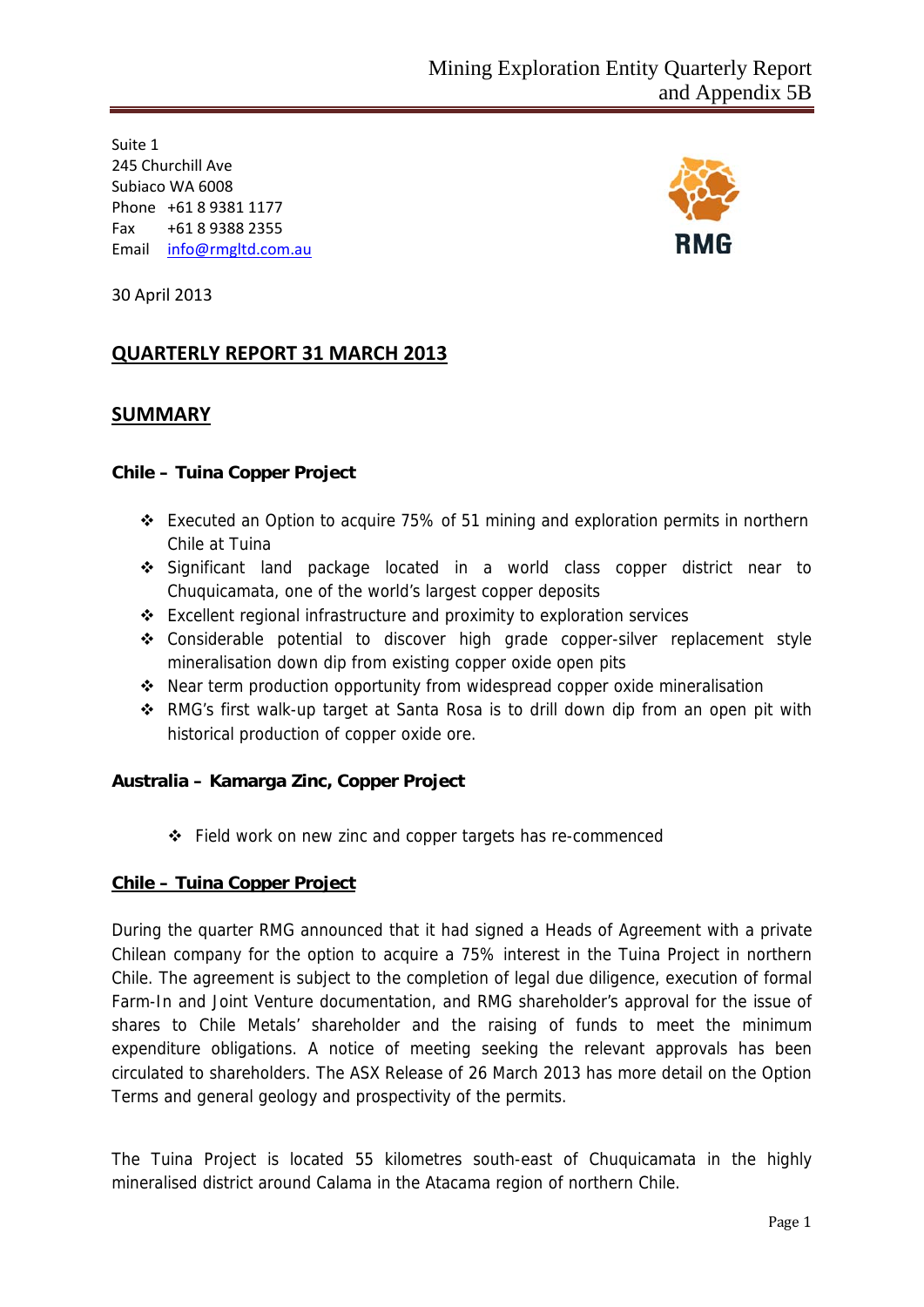The Tuina Project comprises 55 permits covering the Triassic Tuina Formation. The permits cover structures and stratigraphy that are host to significant copper mineralisation as evidenced by the large number of copper mines in the general district operated by Chilean mining companies. Many of the Tuina Project permits contain significant copper workings exploiting copper oxide mineralisation.

RMG plans to drill down-dip of the highest priority copper oxide zones to determine the extent of the sulphide mineralisation and, where appropriate, drill these zones to enable resource estimates and scoping studies to be completed of both oxide and sulphide mineralisation. Figure 1 is an example from the Santa Rosa pit of outcropping copper oxide mineralisation.



**Figure 1 Copper Oxide mineralisation at Santa Rosa**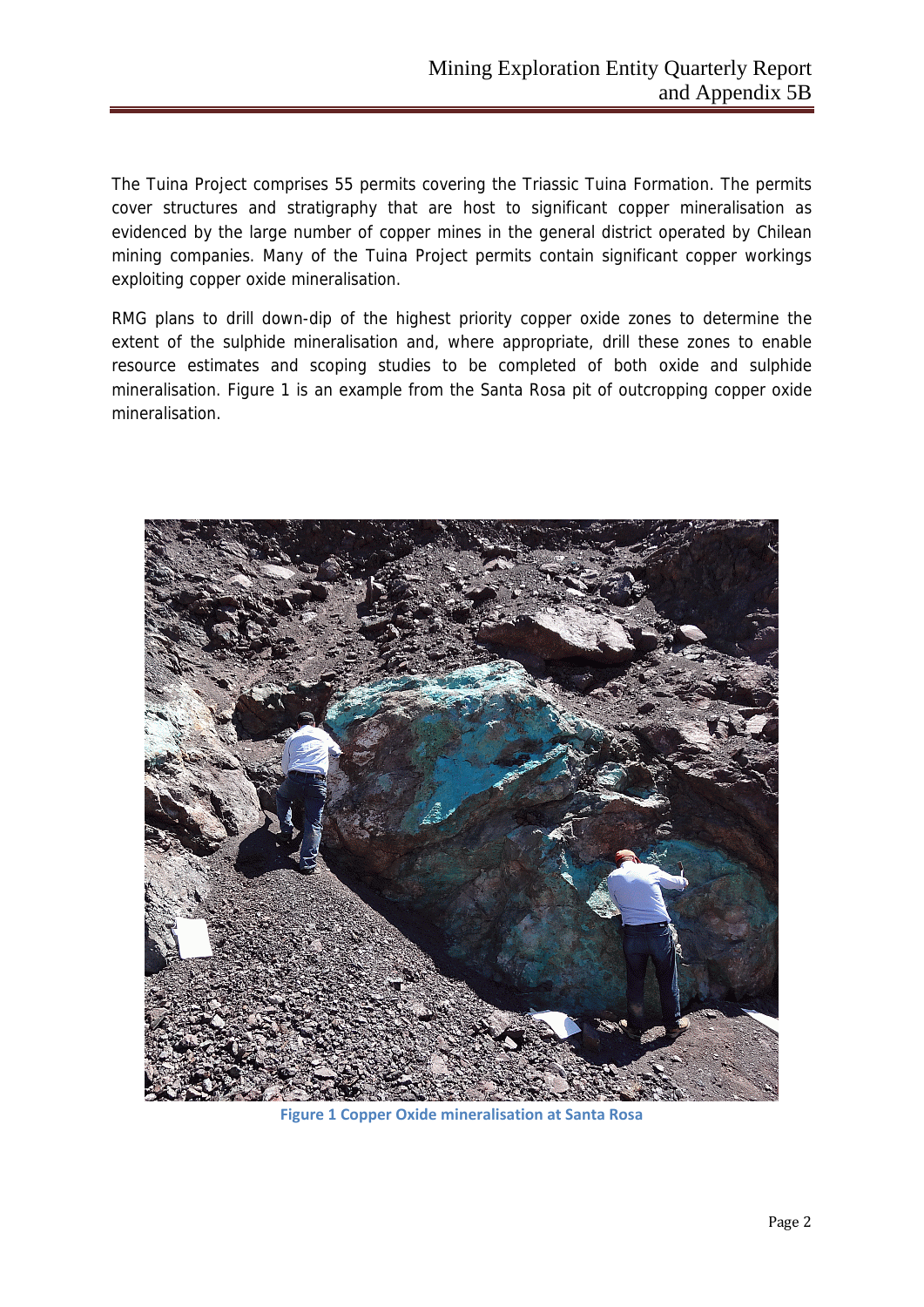### **Kamarga – Queensland**

The Kamarga Project is located 20kms southeast of the world class Century Zn-Pb mine in north-west Queensland. Century is the world's second largest producer of zinc concentrate and is scheduled to cease production in  $2016<sup>1</sup>$ .

The Company acquired the Kamarga project from Teck Australia Pty Ltd ("Teck") in April 2011. The Company has confirmed that the zinc mineralisation at the JB zinc deposit extends for a minimum of 650m along strike and is still open to the southwest. Historical drilling has intersected zinc mineralisation for a further 1,000m to the southwest.

The Company has an exclusive right to earn up to 100% of the Kamarga zinc project from Teck subject to certain back-in rights (see ASX release dated March 18, 2011).

RMG commenced exploration in May 2011 and has completed the following activities in 2011 and 2012 field seasons;

- re-compiled historic exploration data
- drilled 15 diamond drill holes through the JB zinc mineralisation
- completed a maiden resource for a portion of the JB zinc deposit
- mapped a 2km long outcropping high grade zinc zone with 15% Zn (UMD Zone)
- mapped the Dhufish Fault with a strong Pb-Zn soil anomaly (JE Zone)
- drilled 3 holes at the Triangle Prospect to complete the testing of one Teck Target
- completed a soil survey over three copper zones (Barramundi, Grunter, Torpedo)
- mapped the Grunter Copper zone with copper to 32%Cu
- drilled one hole through the Grunter copper zone for 6m @ 1.1%Cu, 10g/t Ag

The Company believes that it's exploration activities have confirmed the significant copper and zinc endowment of the Kamarga Project and affirm its commitment to continue to build the resource base with the objective of eventual economic exploitation.

### **McLeans Creek ‐ Tasmania**

The McLeans Project is located near Zeehan within the world–class base metal province of western Tasmania in near proximity to Roseberry (Cu-Pb-Zn-Ag-Au), Renison (Sn), and Mt Lyell (Cu) mines.

The drilling by RMG has demonstrated that the high grade silver-lead-zinc mineralisation is hosted within a mineralised shale unit that extends over a minimum of 500m and continues

<sup>&</sup>lt;sup>1</sup> http://www.mmg.com/en/Our-Operations/Mining-operations/Century/Mine-closure-planning.aspx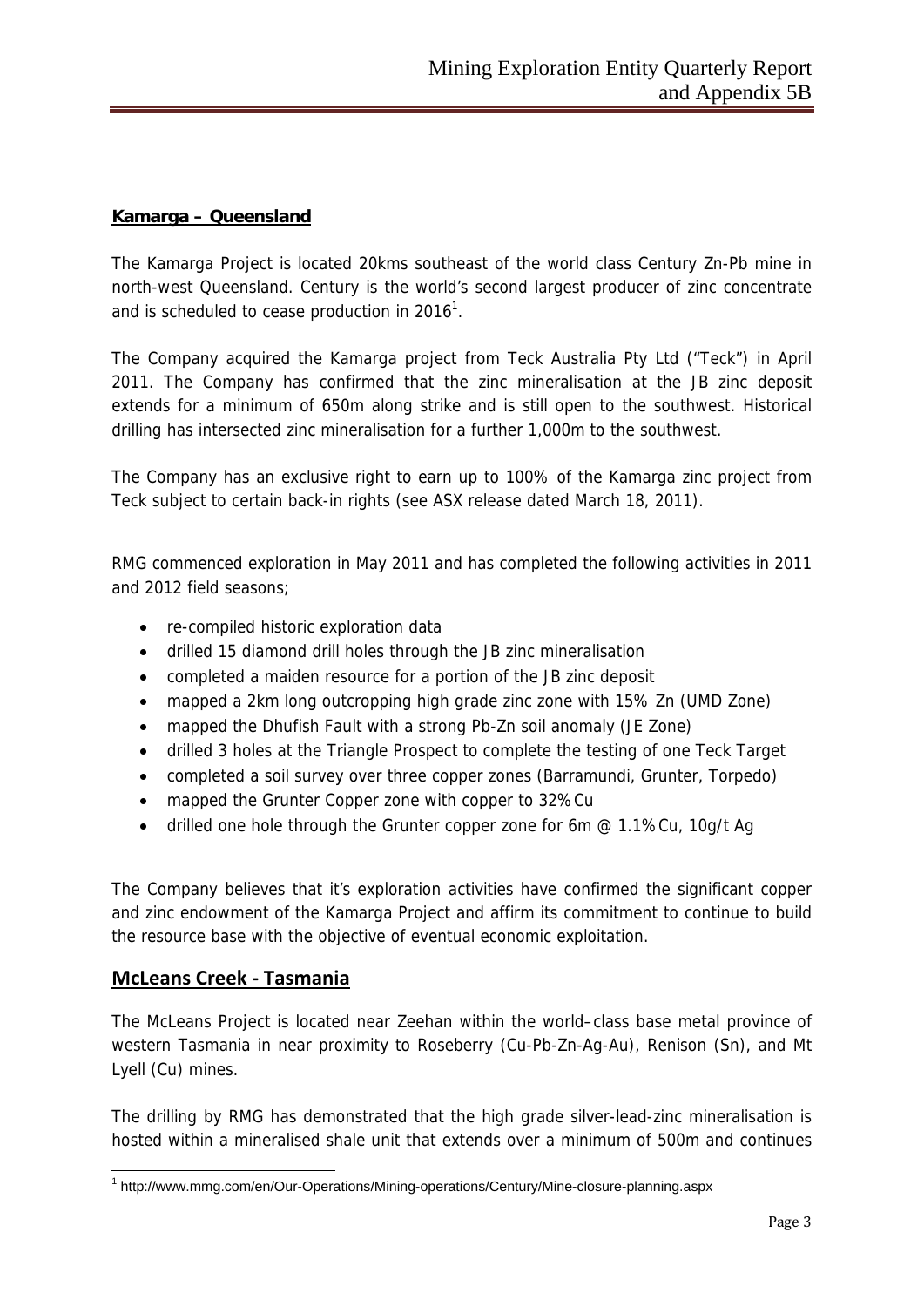along strike. The geology is providing encouragement that the mineralised shale unit is a fertile environment for Proterozoic stratiform shale hosted Zn-Pb mineralisation as originally proposed by CRA (now RioTinto Ltd) in  $1992^2$ .

There has not been any activity on this project this quarter.

### **Forward Programs**

### **Chile - Tuina**

The Company is currently completing its due diligence and working towards completing the formal agreement with Chile Metals Ltda. Once these have been completed, the Company intends to commence mapping and drill hole planning on the Santa Rosa target and to map and sample various other copper targets within the Tuina permit portfolio.

The Company is also continuing to engage in discussions with other permit holders in Chile with prospective copper, copper-silver and copper-gold targets.

### **Kamarga**

Geochemical and geophysical programmes are underway, or being tendered, to assess the extents of the JE zinc mineralisation, the Grunter copper zone and the Torpedo Sandstone copper zone.

### **Zeehan**

No work planned.

### **Corporate and Finance**

On 26 March, the Company announced a capital raising of \$2,322,000 to fund the company's exploration activities at Kamarga and Tuina. The various shareholder notices to approve this funding have been despatched to the shareholders as of 8 April 2013. Prior to the capital raising the Company had \$91,000 in cash and bank deposits at the end of the quarter.

The Company continues to be engaged in discussions with potential partners for the Kamarga Project to provide additional funding to advance the project to its next stage of development.

Ends

For further information please contact:

Mr Robert Kirtlan or Mr Peter Rolley +61 8 9381 1177

 2 Annual Exploration Report for EL28/88 by R. Parkinson for CRA. MRT Report number 92-3398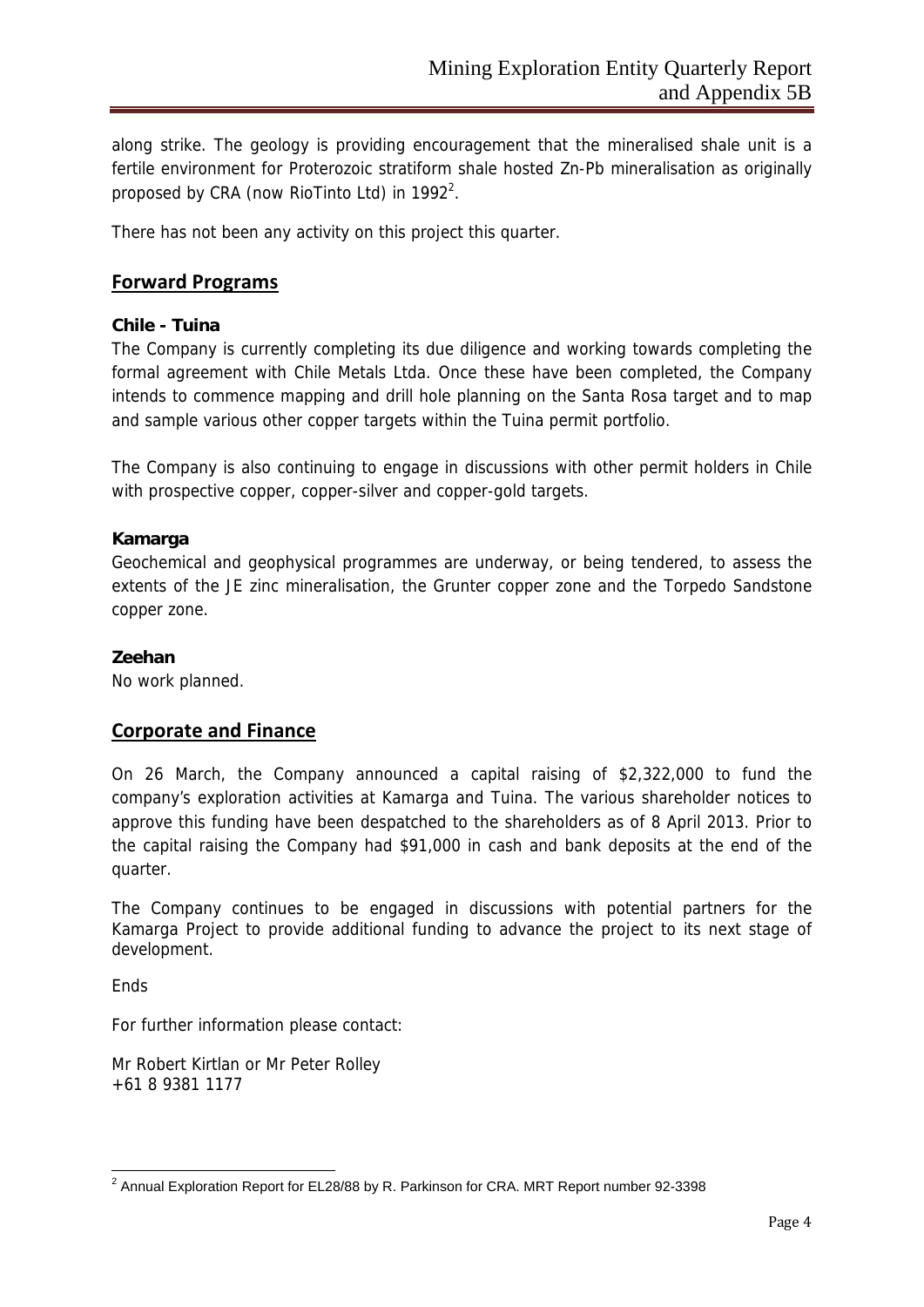#### *Competent Persons Statement*

*The data in this report that relates to Exploration Results, Exploration Targets, Mineral Resources, the accuracy and quality of data forming the basis of all resource estimates, and the interpretation of mineralisation at the JB Deposit, are based on information compiled by Mr Peter Rolley who is a Member of The Australian Institute of Geoscientists (MAIG) and who has sufficient experience relevant to the style of mineralisation and type of deposit under consideration and to the activity which he is undertaking to qualify as a Competent Person as defined in the 2004 Edition of the Australasian Code for Reporting of Exploration Results, Mineral Resources and Ore Reserves (the "JORC Code 2004"). Mr Rolley is a shareholder and an Executive Director of RMG Ltd and he consents to the inclusion of the information in the form and context in which they appear.* 

*Kamarga Note: Intervals presented are downhole. True widths are unknown. All samples are from NQ diamond drill core, sawn in half, from intervals of 1.0m in length. Drill core recovery from all sampled intervals is >95%. Drill holes are surveyed down hole by Eastman camera and drill core has been oriented where possible. Sample preparation undertaken by Bureau Veritas (AMDEL) in Mount Isa and chemical analysis by Bureau Veritas (AMDEL) in Adelaide. Elements determined by 4-acid digest and ICP-OES finish. QA/QC includes blanks and standards provided by Geostats Pty Ltd. Collars have been located by hand held GPS and reported in WGS94 Zone 54S.* 

*Zeehan Note: Intervals presented are downhole. True widths are unknown. All samples are from HQ diamond drill core, sawn in half, from intervals of varying length to a maximum of 1.0m. Drill core recovery from all sampled intervals is highly variable. Drill holes are surveyed down hole by Eastman camera. No drill core was able to be oriented. Sample preparation undertaken by ALS-Chemex (ALS) in Burnie, Tasmania and chemical analysis by ALS in Townsville. Elements determined by 4-acid digest and ICP-OES finish. QA/QC includes blanks and standards provided by Geostats Pty Ltd. Collars have been located by hand held GPS and reported in WGS94 Zone 55S.* 

#### *Forward Looking Statements*

*This document may include forward looking statements. Forward looking statements include, but are not necessarily limited to, statements concerning RMG Limited's planned exploration programme and other statements that are not historic facts. When used in this document, the words such as "could", "indicates", "plan", "estimate", "expect", "intend", "may", "potential", "should" and similar expressions are forward looking statements. Such statements involve risks and uncertainties, and no assurances can be provided that actual results or work completed will be consistent with these forward looking statements.*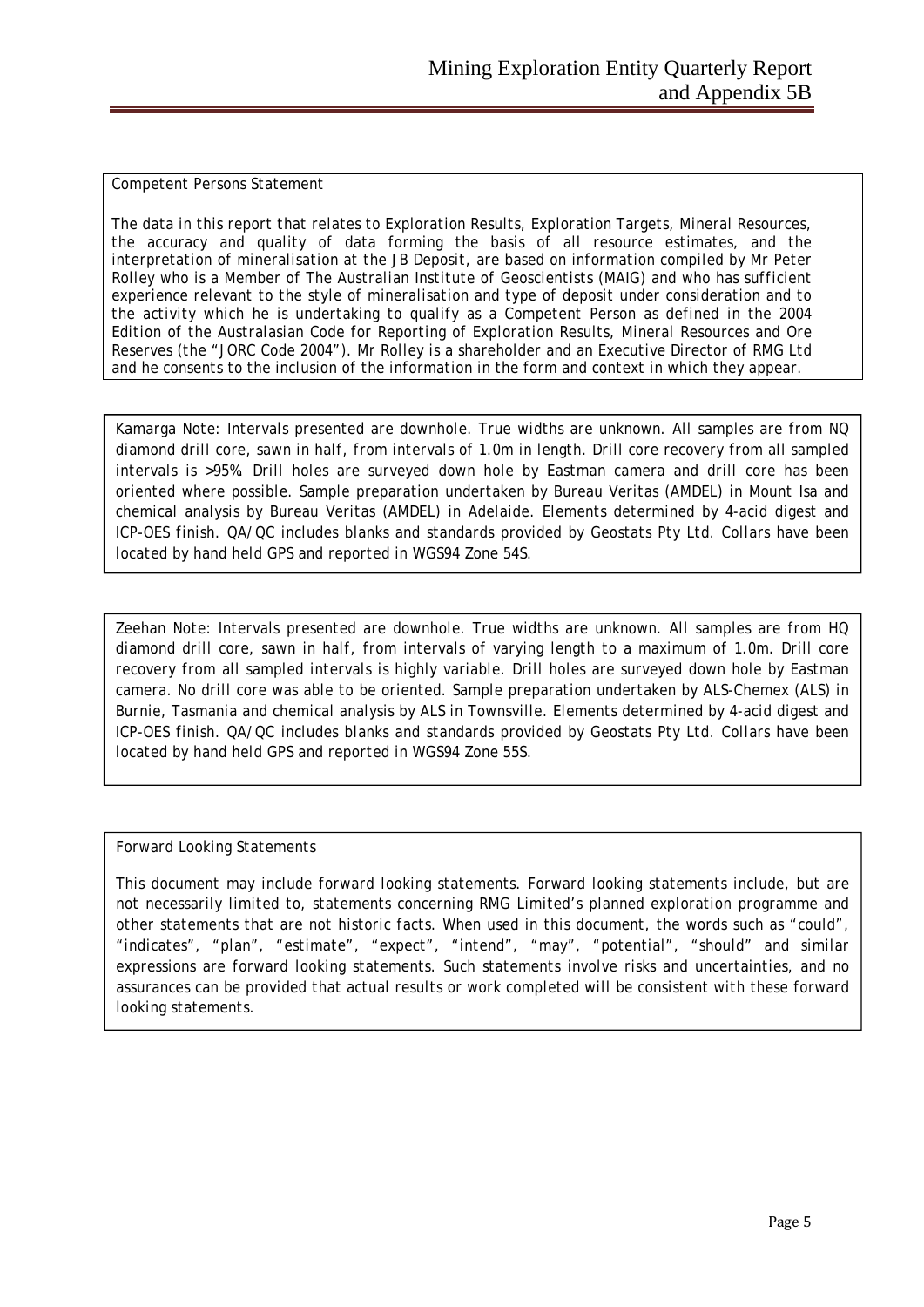*Rule 5.3*

# **Appendix 5B**

# **Mining exploration entity quarterly report**

Introduced 01/07/96 Origin Appendix 8 Amended 01/07/97, 01/07/98, 30/09/01, 01/06/10, 17/12/10

|  | Name of entity |  |
|--|----------------|--|
|--|----------------|--|

### RMG LIMITED

51 065 832 377 31 March 2013

ABN Quarter ended ("current quarter")

# **Consolidated statement of cash flows**

|                                    |                                                                                                                                                                                                                                                                                                                                                          | Current quarter  | Year to date     |
|------------------------------------|----------------------------------------------------------------------------------------------------------------------------------------------------------------------------------------------------------------------------------------------------------------------------------------------------------------------------------------------------------|------------------|------------------|
|                                    | Cash flows related to operating activities                                                                                                                                                                                                                                                                                                               | $A'$ ooo         | (9 months)       |
|                                    |                                                                                                                                                                                                                                                                                                                                                          |                  | $A'$ 000         |
| 1.1                                | Receipts from product sales and related<br>debtors                                                                                                                                                                                                                                                                                                       | $\Omega$         | $\boldsymbol{0}$ |
| 1,2                                | Payments for $(a)$ exploration &<br>evaluation                                                                                                                                                                                                                                                                                                           | (51)             | (1,265)          |
|                                    | (b)<br>development                                                                                                                                                                                                                                                                                                                                       |                  |                  |
|                                    | production<br>(c)                                                                                                                                                                                                                                                                                                                                        |                  |                  |
|                                    | administration<br>(d)                                                                                                                                                                                                                                                                                                                                    | (57)             | (313)            |
| 1.3                                | Dividends received                                                                                                                                                                                                                                                                                                                                       |                  |                  |
| 1.4                                | Interest and other items of a similar nature<br>received                                                                                                                                                                                                                                                                                                 | 1                | 8                |
| 1.5                                | Interest and other costs of finance paid                                                                                                                                                                                                                                                                                                                 | $\mathbf{0}$     | $\overline{0}$   |
| 1.6                                | Income taxes paid                                                                                                                                                                                                                                                                                                                                        |                  |                  |
| 1.7                                | Other (provide details if material)                                                                                                                                                                                                                                                                                                                      |                  |                  |
|                                    |                                                                                                                                                                                                                                                                                                                                                          |                  |                  |
|                                    | <b>Net Operating Cash Flows</b>                                                                                                                                                                                                                                                                                                                          | (107)            | (1,570)          |
| 1.8<br>1.9<br>1.10<br>1.11<br>1.12 | Cash flows related to investing activities<br>Payment for purchases of: (a) prospects<br>equity investments<br>(b)<br>other fixed assets<br>(c)<br>Proceeds from sale of:<br>(a) prospects<br>equity investments<br>(b)<br>other fixed assets<br>(c)<br>Loans to other entities<br>Loans repaid by other entities<br>Other (provide details if material) | $\Omega$         | (17)             |
|                                    | Net investing cash flows                                                                                                                                                                                                                                                                                                                                 | $\boldsymbol{0}$ | (17)             |
| 1.13                               | Total operating and investing cash flows<br>(carried forward)                                                                                                                                                                                                                                                                                            | (107)            | (1,587)          |

<sup>+</sup> See chapter 19 for defined terms.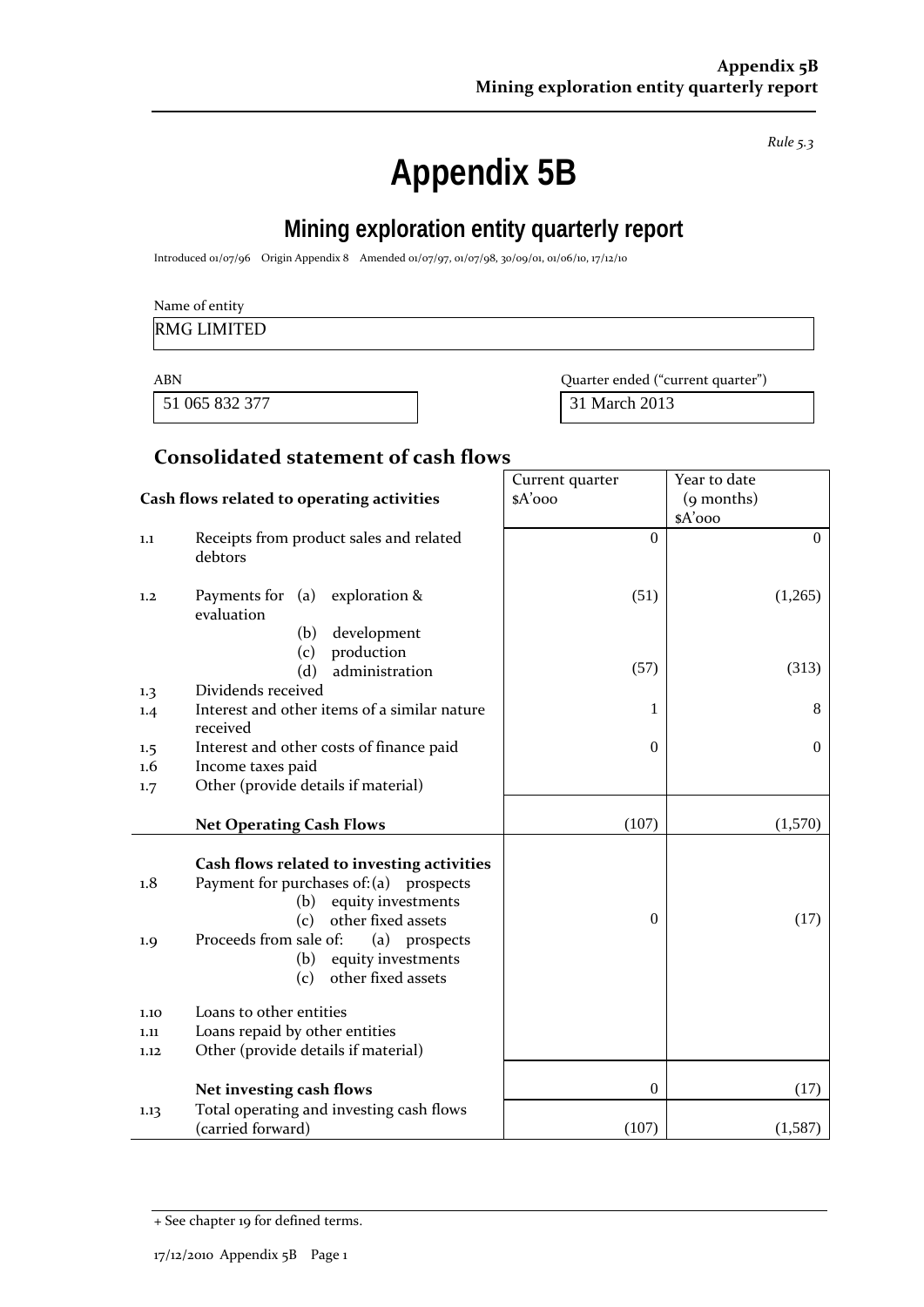| 1.13 | Total operating and investing cash flows      |          |          |
|------|-----------------------------------------------|----------|----------|
|      | forward)<br>(brought)                         | (107)    | (1,587)  |
|      |                                               |          |          |
|      | Cash flows related to financing activities    |          |          |
| 1.14 | Proceeds from issues of shares, options, etc. | 0        | $\Omega$ |
| 1.15 | Proceeds from sale of forfeited shares        |          |          |
| 1.16 | Proceeds from borrowings                      | 0        | 1,000    |
| 1.17 | Repayment of borrowings                       |          |          |
| 1.18 | Dividends paid                                |          |          |
| 1.19 | Other (costs of funds raised)                 | $\Omega$ | $\Omega$ |
|      | Net financing cash flows                      |          |          |
|      |                                               | $\Omega$ | 1,000    |
|      |                                               |          |          |
|      | Net increase (decrease) in cash held          | (107)    | (587)    |
|      |                                               |          |          |
| 1.20 | Cash at beginning of quarter/year to date     | 198      | 678      |
| 1.21 | Exchange rate adjustments to item 1.20        |          |          |
|      | Cash at end of quarter                        |          |          |
| 1.22 |                                               | 91       |          |

# **Payments to directors of the entity and associates of the directors Payments to related entities of the entity and associates of the related entities**

|      |                                                                  | Current quarter<br>$A'$ ooo |   |
|------|------------------------------------------------------------------|-----------------------------|---|
| 1.23 | Aggregate amount of payments to the parties included in item 1.2 |                             | 6 |
| 1.24 | Aggregate amount of loans to the parties included in item 1.10   |                             |   |
|      |                                                                  |                             |   |

### 1.25 Explanation necessary for an understanding of the transactions

1.23 Salaries, directors fees and consultants fees paid to directors and associates of directors

## **Non‐cash financing and investing activities**

2.1 Details of financing and investing transactions which have had a material effect on consolidated assets and liabilities but did not involve cash flows

Nil

2.2 Details of outlays made by other entities to establish or increase their share in projects in which the reporting entity has an interest

Nil

<sup>+</sup> See chapter 19 for defined terms.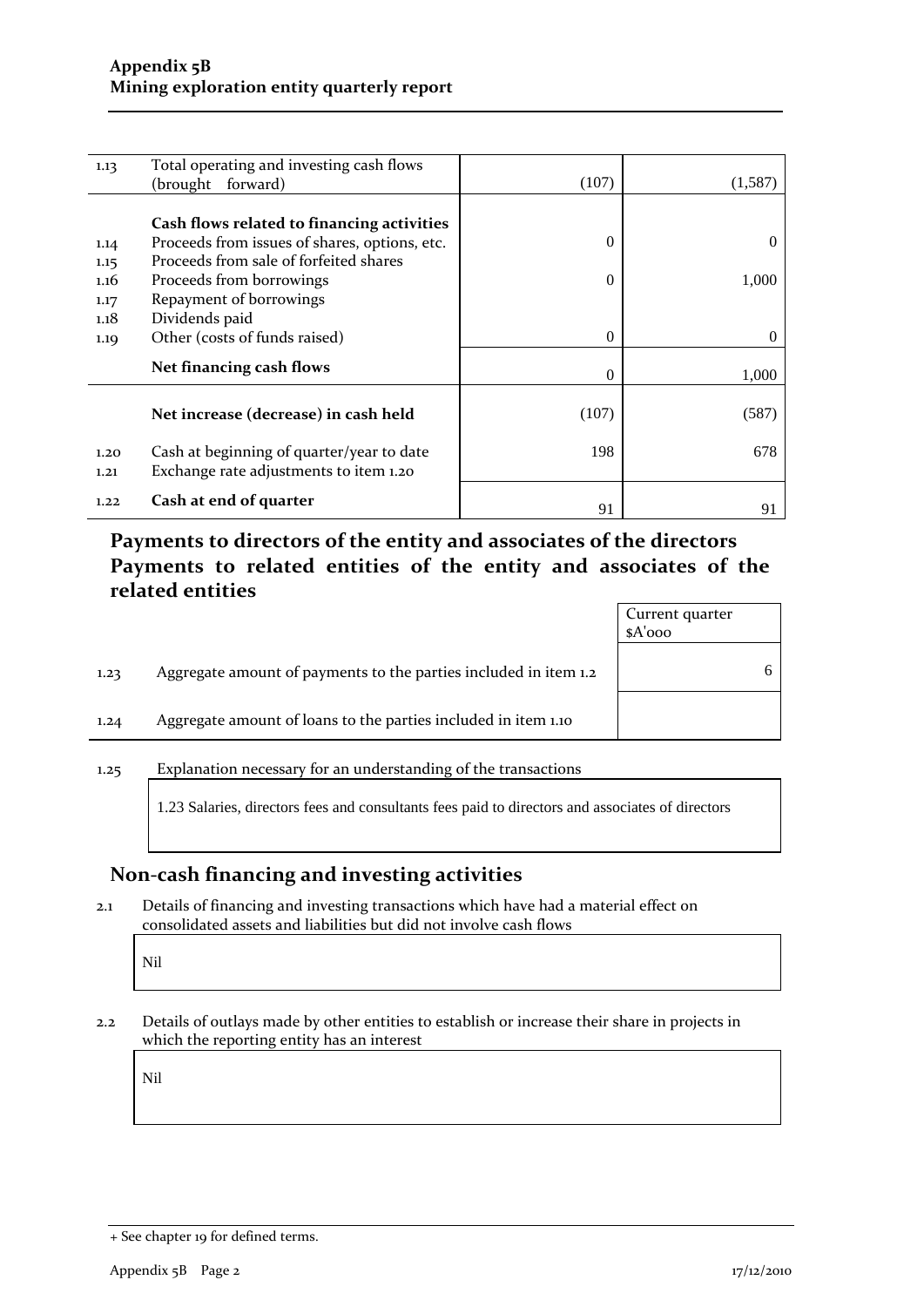$\overline{\phantom{0}}$ 

# **Financing facilities available**

*Add notes as necessary for an understanding of the position.*

|     |                             | Amount available | Amount used |
|-----|-----------------------------|------------------|-------------|
|     |                             | $A'$ 000         | $A'$ 000    |
| 3.1 | Loan facilities             |                  |             |
| 3.2 | Credit standby arrangements |                  |             |

# **Estimated cash outflows for next quarter**

|     |                            | $A'$ 000 |
|-----|----------------------------|----------|
| 4.1 | Exploration and evaluation | (23)     |
| 4.2 | Development                | -        |
| 4.3 | Production                 |          |
| 4.4 | Administration             | (68)     |
|     |                            |          |
|     | <b>Total</b>               | (91)     |

# **Reconciliation of cash**

| Reconciliation of cash at the end of the quarter (as<br>shown in the consolidated statement of cash flows)<br>to the related items in the accounts is as follows. |                                           | Current quarter<br>$A'$ 000 | Previous quarter<br>$A'$ 000 |
|-------------------------------------------------------------------------------------------------------------------------------------------------------------------|-------------------------------------------|-----------------------------|------------------------------|
| 5.1                                                                                                                                                               | Cash on hand and at bank                  | 91                          | 198                          |
| 5.2                                                                                                                                                               | Deposits at call                          |                             |                              |
| 5.3                                                                                                                                                               | Bank overdraft                            |                             |                              |
| 5.4                                                                                                                                                               | Other (provide details)                   |                             |                              |
|                                                                                                                                                                   | Total: cash at end of quarter (item 1.22) | 91                          | 198                          |

# **Changes in interests in mining tenements**

|     |                                                                        | <b>Tenement</b><br>reference | Nature of interest<br>(note (2)) | Interest at<br>beginning<br>of quarter | Interest at<br>end of<br>quarter |
|-----|------------------------------------------------------------------------|------------------------------|----------------------------------|----------------------------------------|----------------------------------|
| 6.1 | Interests in mining<br>tenements<br>relinquished, reduced<br>or lapsed |                              |                                  |                                        |                                  |

<sup>+</sup> See chapter 19 for defined terms.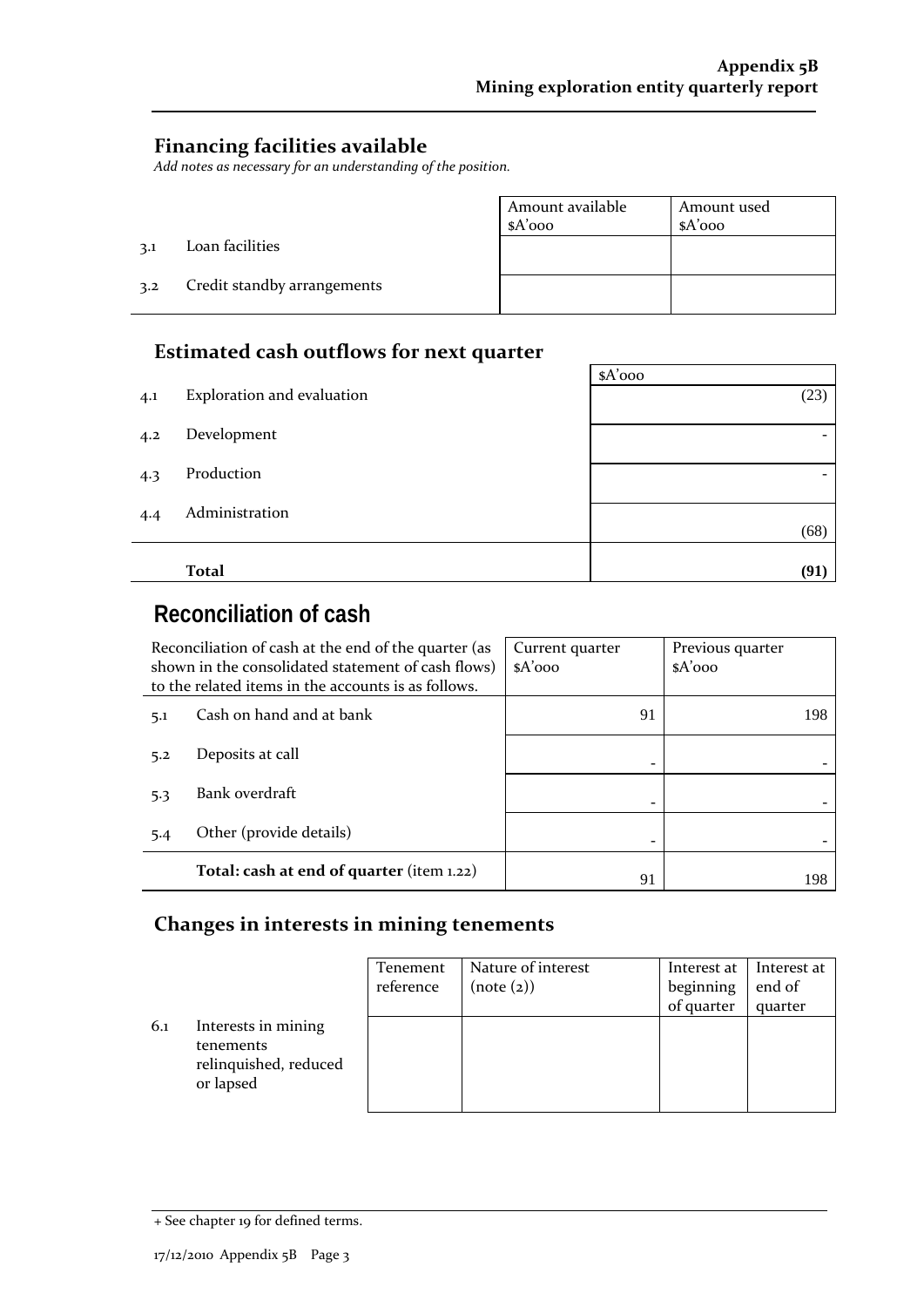| 6.2 | Interests in mining<br>tenements acquired or<br>increased |  |  |
|-----|-----------------------------------------------------------|--|--|
|     |                                                           |  |  |

<sup>+</sup> See chapter 19 for defined terms.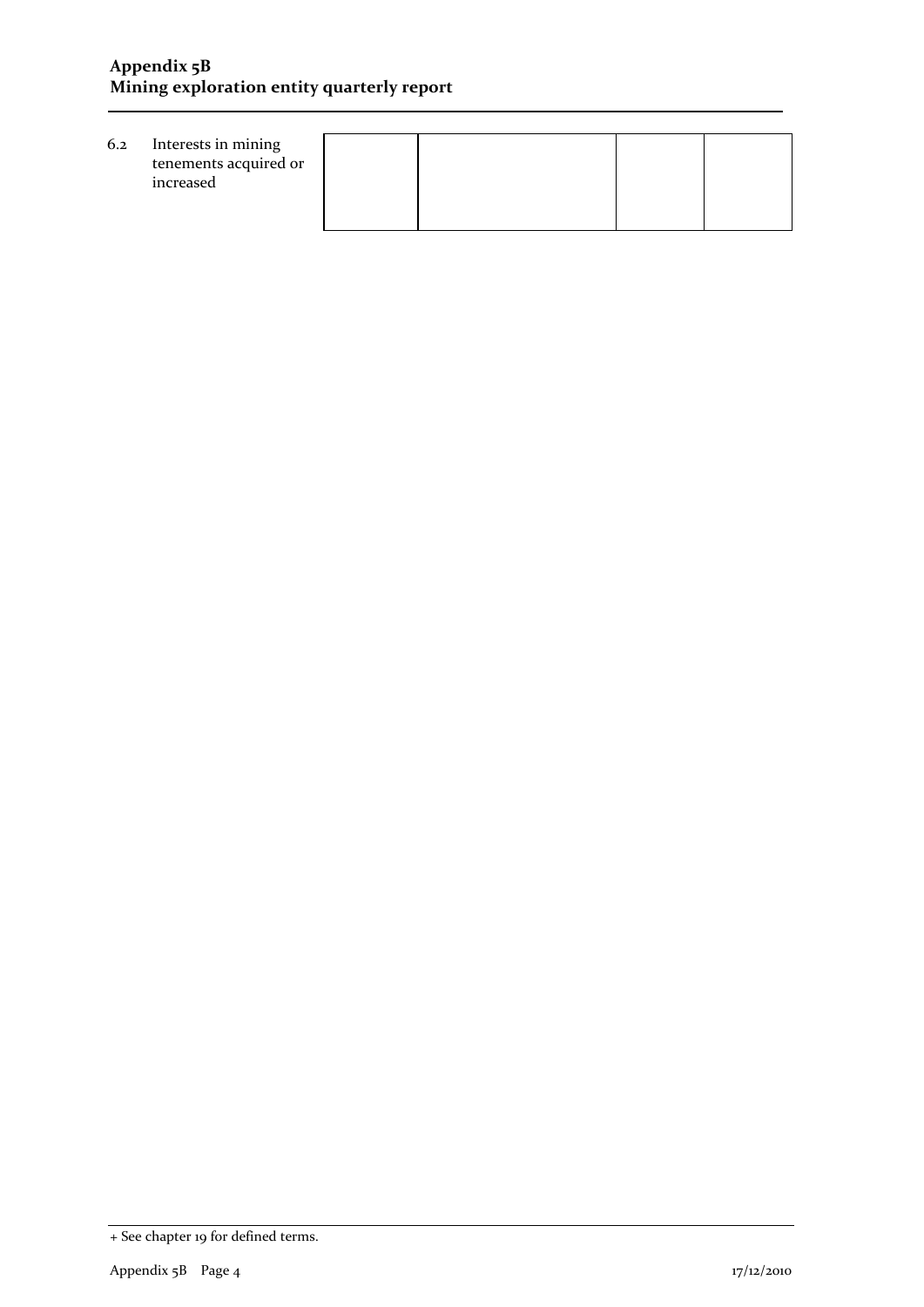## **Issued and quoted securities at end of current quarter**

*Description includes rate of interest and any redemption or conversion rights together with prices and dates.*

|      |                                    | Total<br>number | Number quoted            | Issue price per<br>security (see<br>note 3) (cents) | Amount paid up<br>per security (see<br>$note$ 3) (cents) |
|------|------------------------------------|-----------------|--------------------------|-----------------------------------------------------|----------------------------------------------------------|
| 7.1  | Preference                         |                 |                          |                                                     |                                                          |
|      | <sup>+</sup> securities            |                 |                          |                                                     |                                                          |
|      | (description)                      |                 |                          |                                                     |                                                          |
| 7.2  | Changes during                     |                 |                          |                                                     |                                                          |
|      | quarter                            |                 |                          |                                                     |                                                          |
|      | (a)<br>Increases                   |                 |                          |                                                     |                                                          |
|      | through issues                     |                 |                          |                                                     |                                                          |
|      | Decreases<br>(b)                   |                 |                          |                                                     |                                                          |
|      | through returns of                 |                 |                          |                                                     |                                                          |
|      | capital, buy-backs,                |                 |                          |                                                     |                                                          |
|      | redemptions                        |                 |                          |                                                     |                                                          |
| 7.3  | +Ordinary                          |                 |                          |                                                     |                                                          |
|      | securities                         | 1,375,134,592   | 1,375,134,592            |                                                     |                                                          |
|      |                                    |                 |                          |                                                     |                                                          |
| 7.4  | Changes during<br>quarter          |                 |                          |                                                     |                                                          |
|      | (a) Increases                      |                 |                          |                                                     |                                                          |
|      | through issues                     |                 |                          |                                                     |                                                          |
|      | (b) Decreases                      |                 |                          |                                                     |                                                          |
|      | through returns of                 |                 |                          |                                                     |                                                          |
|      | capital, buy-backs                 |                 |                          |                                                     |                                                          |
| 7.5  | <sup>+</sup> Convertible           | 1,000,000       | ÷                        |                                                     |                                                          |
|      | debt securities                    |                 |                          |                                                     |                                                          |
|      | (description)                      |                 |                          |                                                     |                                                          |
| 7.6  | Changes during                     |                 |                          |                                                     |                                                          |
|      | quarter                            |                 |                          |                                                     |                                                          |
|      | (a) Increases                      |                 |                          |                                                     |                                                          |
|      | through issues<br>(b) Decreases    |                 |                          |                                                     |                                                          |
|      | through securities                 |                 |                          |                                                     |                                                          |
|      | matured,                           |                 |                          |                                                     |                                                          |
|      | converted                          |                 |                          |                                                     |                                                          |
| 7.7  | <b>Options</b>                     |                 |                          | Exercise price                                      | Expiry date                                              |
|      | (description and                   | 390,001,000     | 390,001,000              | 2.0 cents                                           | 30 April 2014                                            |
|      | conversion factor)                 | 10,000,000      |                          | 2.0 cents                                           | 01 April 2015                                            |
|      |                                    | 10,000,000      |                          | 2.0 cents                                           | 01 April 2017                                            |
|      |                                    | 80,000,000      |                          | 0.6 cents                                           | 31 August 2016                                           |
| 7.8  | <b>Issued during</b>               |                 |                          |                                                     |                                                          |
|      | quarter                            |                 | $\overline{a}$           |                                                     |                                                          |
| 7.9  | <b>Exercised during</b><br>quarter |                 |                          |                                                     |                                                          |
|      | <b>Expired during</b>              |                 | $\overline{\phantom{a}}$ |                                                     |                                                          |
| 7.10 | quarter                            |                 |                          |                                                     |                                                          |
| 7.11 | <b>Debentures</b>                  |                 |                          |                                                     |                                                          |
|      | (totals only)                      |                 |                          |                                                     |                                                          |
| 7.12 | <b>Unsecured notes</b>             |                 |                          |                                                     |                                                          |
|      | (totals only)                      |                 |                          |                                                     |                                                          |
|      |                                    |                 |                          |                                                     |                                                          |

<sup>+</sup> See chapter 19 for defined terms.